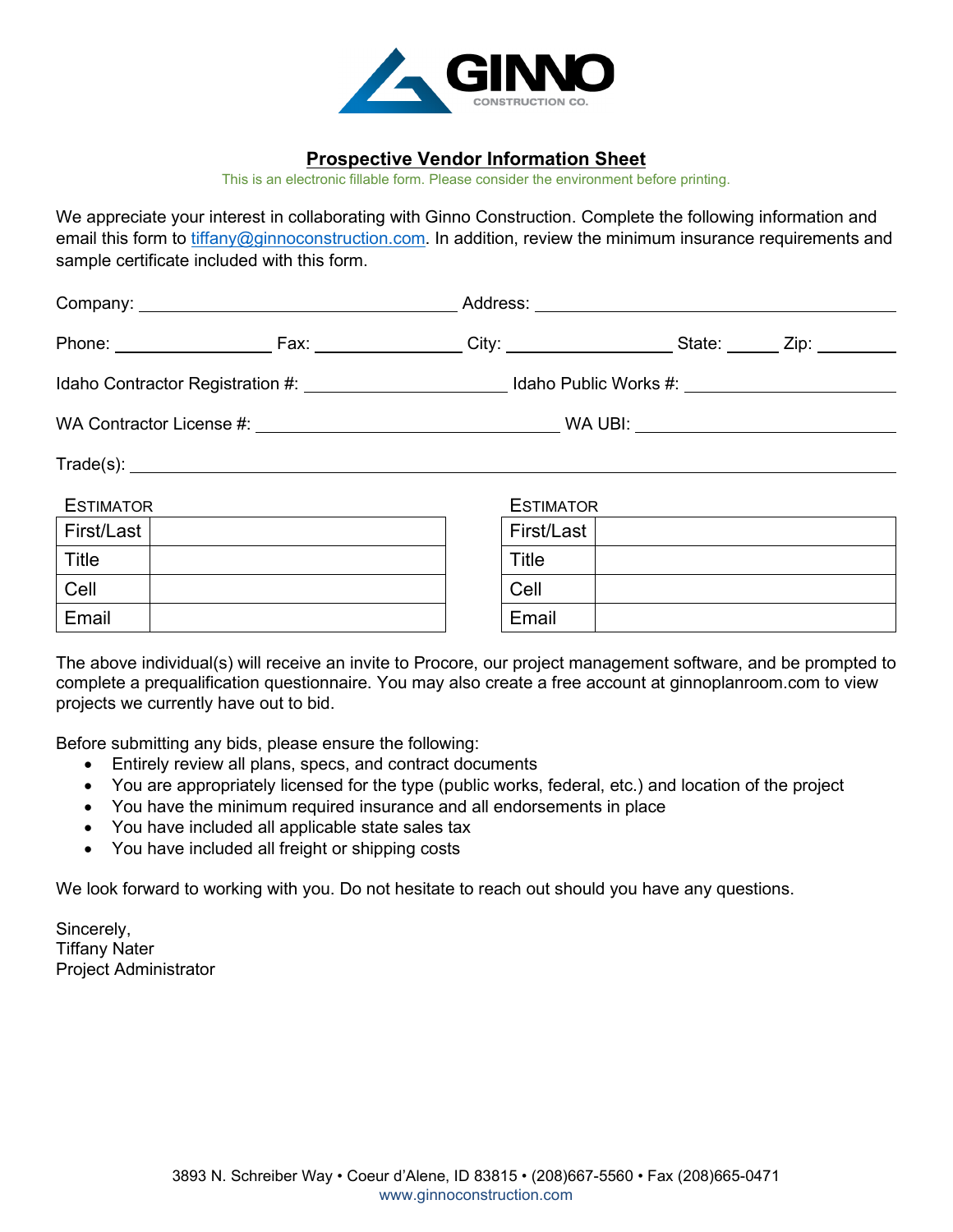

# **Minimum Insurance Requirements**

**A certificate does not need to be provided at this time. This is for information purposes only.**

- − Your carrier must have an AM Best Rating of A- or better.
- − Review the **Sample Certificate** included with this letter for limits and other requirements.

#### **Commercial General Liability Coverage**

- Subcontractors must submit the following endorsements with their certificate:
	- The Contractor, Owner, Architect, and their respective officers, directors, agents, and employees named as Additional Insured
		- a. Include Completed Operations Exposure (through forms at least as broad as ISO Form CG 20 10 11 85 or both CG 20 10, CG 20 26, CG 20 33, or CG 20 38; and CG 20 37 forms if later revisions used)
		- b. Coverage must be Primary and Non-contributory concerning any other insurance afforded to Owner and **Contractor**
	- − Per Project Aggregate Commercial General Liability Limit (through endorsement form CG 2503 or equivalent)
	- − Waiver of Subrogation
- Subcontractors may not have the following **Prohibited Restrictive Endorsements**:
	- − CG 22 94 Damage to work performed by subcontractors on your behalf Exclusion
	- − CG 21 86 12/04 Exterior Insulation and Finish Systems Exclusion Only required by any subcontractors involved in this type of work
	- − CG 40 04, CG 40 05, CG 40 06 Earth Movement or Subsidence Exclusion Only required for subcontractors involved in retainment structures, excavation, backfill, and compaction
	- − CG 71 66 09 09 Prior Work Exclusion
	- − Residential Construction Exclusion Only applies to residential, multi-family, condos, or apartments

# **Workers' Compensation and Employers' Liability**

**Workers' Compensation laws require all employers who have one or more employees to carry workers' compensation insurance. Proper coverage will be purchased and proof provided. If appropriate coverage is not purchased, Ginno Construction is required to buy coverage on your behalf. The cost of the policy will be charged to the subcontractor via subcontract change order.**

- Owner/Operators must purchase elective coverage on themselves if they perform any work onsite
- Owner/Operators who do not have any employees are required to purchase elective coverage for themselves
- Stop Gap coverage is required for subcontractors operating exclusively on a project in a monopolistic state (ex: North Dakota, Ohio, Wyoming, and Washington)

### **Auto Liability**

**Commercial Automobile Liability insurance written on ISO Form CA 0001 covering Symbol 1 (any auto) or if no owned corporate autos, Symbol 8 (hired auto) & Symbol 9 (non-owned auto) are acceptable, covering all owned, leased, and non-owned vehicles used in connection with the subcontract.**